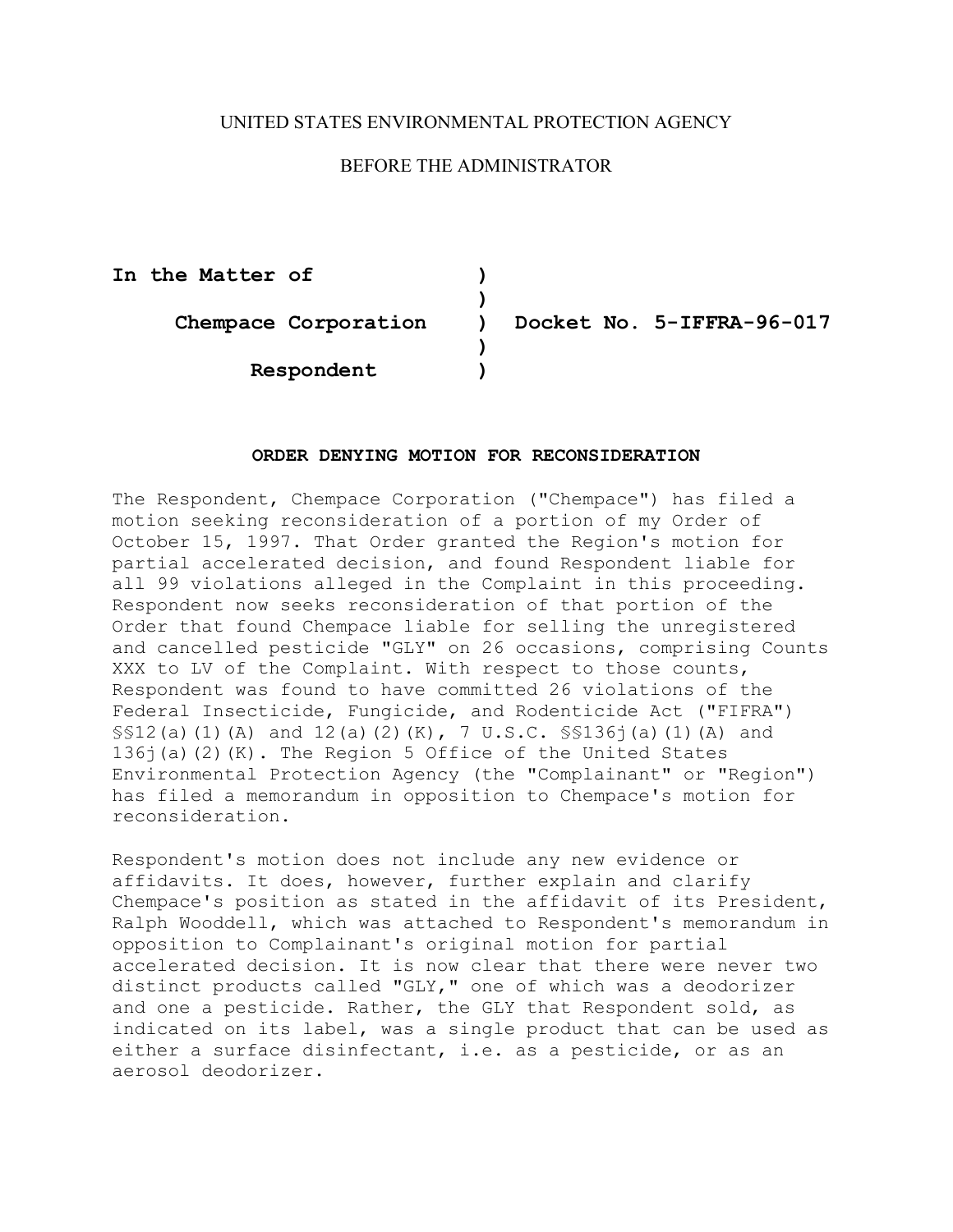In considering a motion for accelerated decision, the judge must draw all reasonable inferences in favor of the party opposing the motion. Although no new evidence or affidavit was presented, I will nevertheless assume the complete truth of all assertions made in Respondent's motion for reconsideration. According to the motion, Chempace marketed GLY only as a deodorizer, and sold it to customers who used it only for that purpose. These facts are not in dispute.

Nevertheless, Respondent has not raised a factual issue that could bar its liability for selling the unregistered pesticide GLY. Chempace cites 40 CFR §152.10, entitled **"[P]roducts that are not pesticides because they are not deemed to be used for a pesticidal effect,"** to support its claimed exemption. That section reads as follows:

"A product that is not intended to prevent, destroy, repel, or mitigate a pest, or to defoliate, desiccate or regulate the growth of plants, is not considered to be a pesticide. The following types of products or articles are not considered to be pesticides *unless a pesticidal claim is made on their labeling*  or in connection with their sale and distribution:

> (a) Deodorizers, bleaches, and cleaning agents; . . ." (italics added).

The GLY label that was on the products sold by Chempace includes the pesticidal claim that the product will "destroy many bacteria" when used as a surface disinfectant. Thus, under the plain language of the regulation, the GLY here fails to qualify for the exemption even assuming it was marketed and purchased only as a deodorizer.

Chempace has asserted that those labels were "inadvertently" placed on the GLY containers. Unfortunately, that was Respondent's mistake. There is no need to speculate whether Respondent could have been held liable for any FIFRA violations for the sale of GLY if it had removed the pesticidal claim from the labelling on the product. However, the label that was used indicates that the product itself was intended to be used as a pesticide and/or deodorizer, despite the marketing that characterized the 26 transactions that are the subjects of the Complaint.

Order